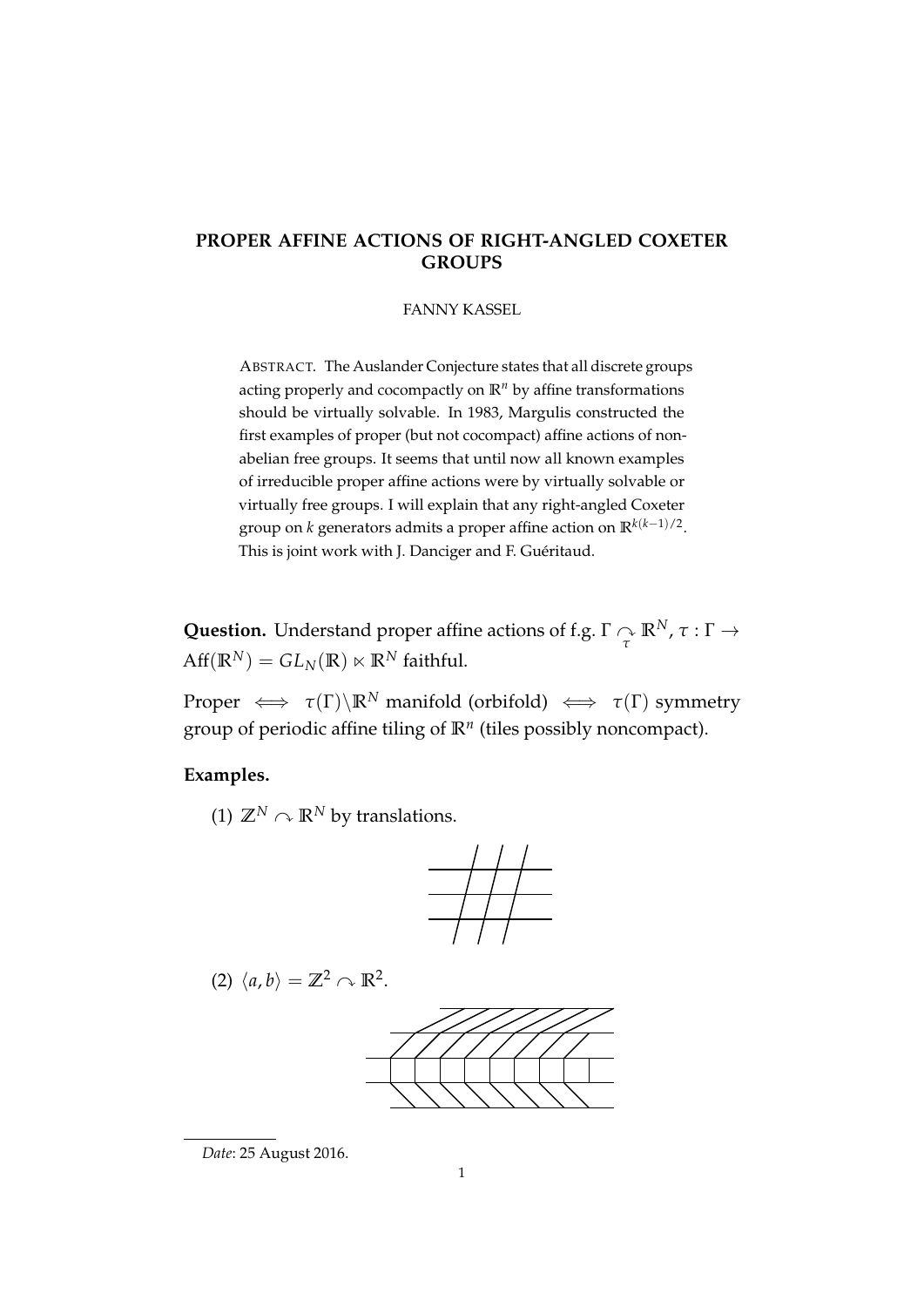$$
\tau: a \mapsto \text{translation by } \begin{pmatrix} 1 \\ 0 \end{pmatrix}
$$

$$
b \mapsto \left( x \mapsto \begin{pmatrix} 1 & 1 \\ 0 & 1 \end{pmatrix} x + \begin{pmatrix} 0 \\ 1 \end{pmatrix} \right)
$$

(3)  $\mathbb{Z}^2 \rtimes \mathbb{Z} \curvearrowright \mathbb{R}^3$ , where  $\langle a, b \rangle = \mathbb{Z}^2$  and  $\langle c \rangle = \mathbb{Z}$  factor.

$$
\tau: a \mapsto \text{translation by } \begin{pmatrix} 1 \\ 0 \\ 0 \end{pmatrix}
$$

$$
b \mapsto \text{translation by } \begin{pmatrix} 0 \\ 1 \\ 0 \end{pmatrix}
$$

$$
c \mapsto \left( x \mapsto \begin{pmatrix} A & 0 \\ 0 & 0 & 1 \end{pmatrix} x + \begin{pmatrix} 0 \\ 0 \\ 1 \end{pmatrix} \right)
$$

 $A \in SL_2 \mathbb{Z}$  with three cases:

- identity, group **Z**<sup>2</sup> o **Z** ∼= **Z**<sup>3</sup> acting by translations
- parabolic/elliptic, group is a Heisenberg group
- hyperbolic, group is solvable but not nilpotent

**Conjecture** (Auslander, 1964).  $\Gamma \curvearrowright \mathbb{R}^N$  proper,  $\tau(\Gamma) \backslash \mathbb{R}^N$  compact  $\implies$  Γ is virtually polycyclic.

Case  $\tau(\Gamma) \subset O(N) \ltimes \mathbb{R}^N$  ("crystallographic"):  $\Gamma$  is virtually  $\mathbb{Z}^N$ acting by translations (Bieberbach, 1911)

The Auslander Conjecture has been proved for  $n \leq 6$ 

- 2: easy
- 3: Fried–Goldman
- 4,5,6: Abels–Margulis–Soifer

Milnor (1977): is the conjecture true if  $\tau(\Gamma) \backslash \mathbb{R}^N$  noncompact?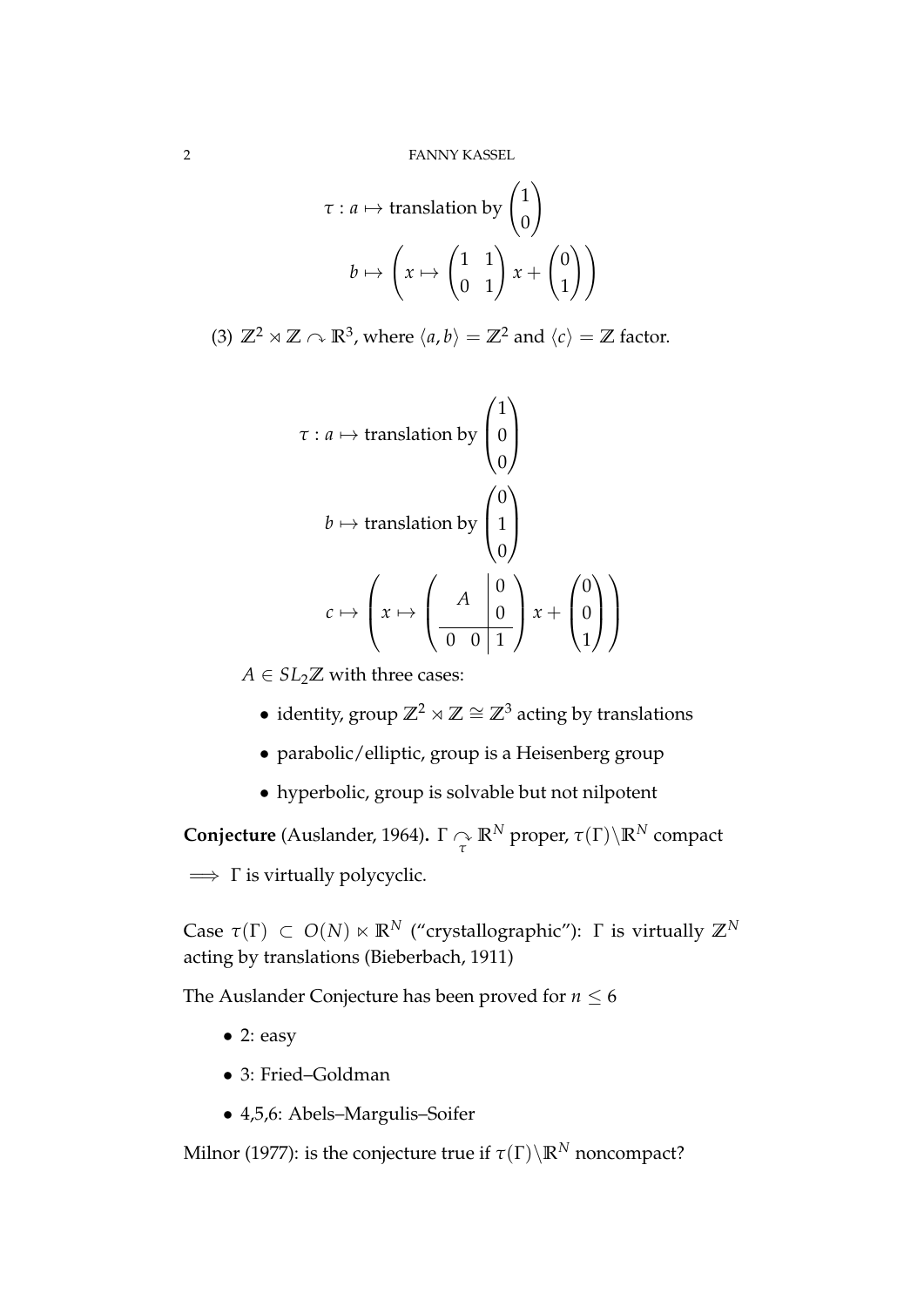Margulis (1983): NO! There exist proper affine actions of the free group  $\mathbb{F}_r$  on  $\mathbb{R}^3$  for all  $r \geq 2$ .

 $\tau(\Gamma) \subset O(2,1) \ltimes \mathbb{R}^3$ 

*τ*(Γ)\**R**<sup>3</sup> "Margulis spacetime" (flat Lorentzian manifold)

In dimension 3, either Γ is virtually polycyclic, or it is virtually free and we get a Margulis spacetime. What about higher dimension?

- Γ virtually polycyclic.
- Γ virtually free (Abels–Margulis–Soifer, Goldman–Labourie– Margulis, Smilga).
- What about other examples?

**Theorem 1.** *Any right-angled Coxeter group in k generators admits proper affine actions on* **R***k*(*k*−1)/2 *.*

**Corollary.** *Any group commensurable to a subgroup of a RACG admits proper affine actions.*

### **Examples.**

- all RAAGs (Davis–Januszkiewicz)
- all virtually special groups (Haglund–Wise)
- all Coxeter groups (Haglund–Wise)
- all hyperbolic cubulated groups (Agol), including for example  $\pi_1$ ( closed hyperbolic 3-manifold) (Kahn–Markovic + Sageev)

### **I. General Setting**

*G* Lie group  $\left| \right.$  g Lie algebra  $(G \times G) \cap G$  :  $|(G \ltimes \mathfrak{g}) \cap \mathfrak{g}$  affine:  $(g_1, g_2) \cdot g = g_2 g g_1^{-1}$   $(g, w) \cdot v = \text{Ad}(g)v + w$ 

Γ discrete group

$$
\begin{cases}\n\rho : \Gamma \to G & \text{group hom.} \\
\rho' : \Gamma \to G & \text{group hom.} \\
u : \Gamma \to \mathfrak{g} & \rho\text{-cocycle:} \\
u(\gamma_1 \gamma_2) = u(\gamma_1) + \text{Ad}\,\rho(\gamma_1)u(\gamma_2)\n\end{cases}
$$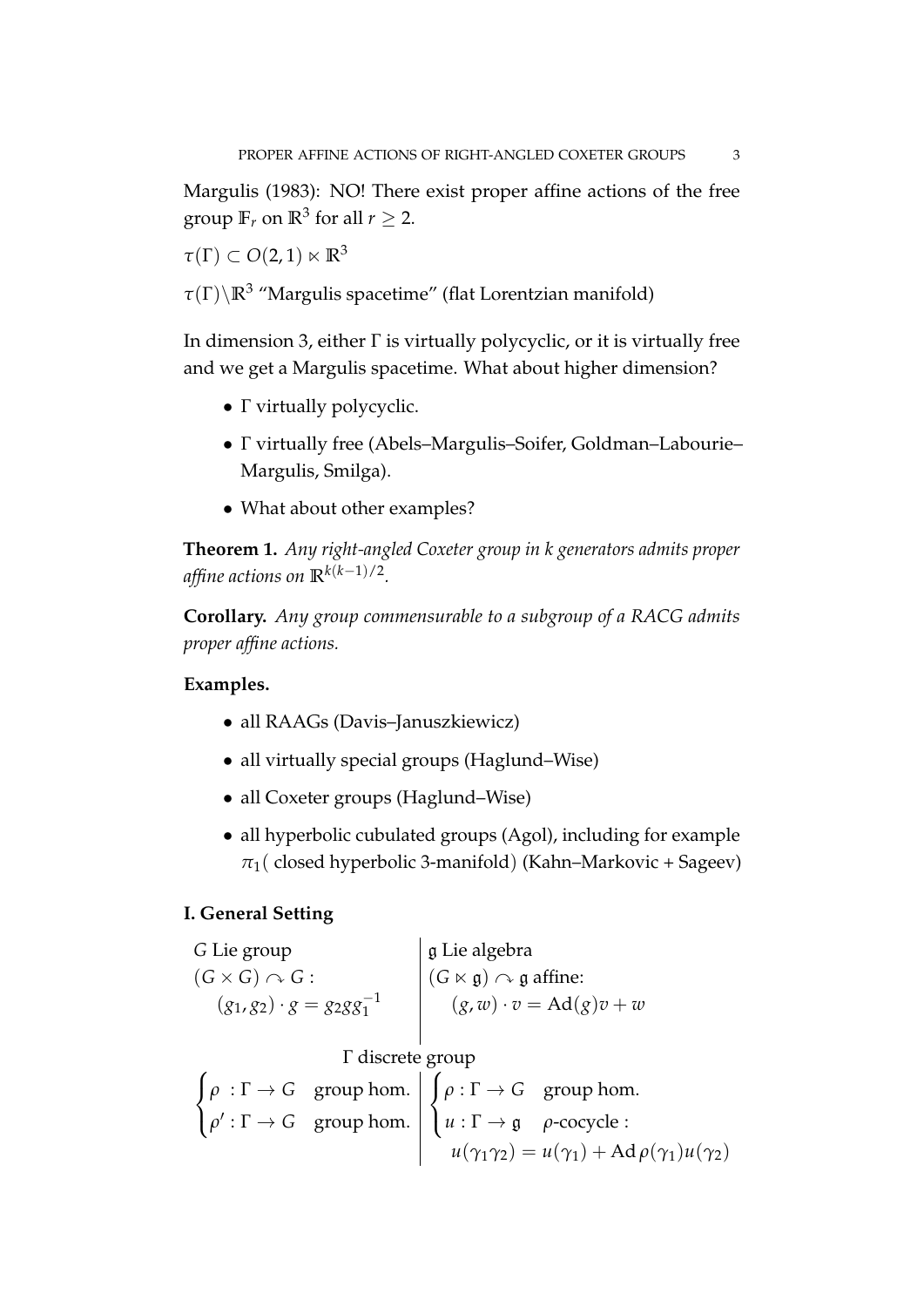**NB**:

$$
T_{\rho} \text{Hom}(\Gamma, G) \hookrightarrow \{ \rho\text{-cocycles } u : \Gamma \to \mathfrak{g} \}
$$

$$
\frac{d}{dt}|_{t=0} \rho_t \mapsto u \text{ s.t. } \rho_t(\gamma) = e^{tu(\gamma) + o(t)} \rho(\gamma) \,\forall \,\gamma
$$

with  $\rho_0 = \rho$ .

# **II. Principle: "uniform contraction** =⇒ **properness"**

(Notetaker's note: the following red text is added later.)

$$
G = O(n, 1)
$$
  
\n
$$
Q(x) = x_1^2 + \dots + x_n^2 - x_{n+1}^2
$$
  
\n
$$
O(p, q + 1)
$$
  
\n
$$
x_1^2 + \dots + x_p^2 - x_{p+1}^2 - \dots - x_{p+q}^2
$$

acting on  $\mathbb{H}^{n} = \{ [x] \in \mathbb{P}(\mathbb{R}^{n+1}) \, | \, Q(x) < 0 \}.$ 

$$
\mathbb{H}^{p,q} \qquad \mathbb{R}^{p+q+1}
$$

**Theorem 2.**  $\rho : \Gamma \to G$  *injective and discrete, preserving a properly convex*  $open$  domain  $\Omega \subset \mathbb{H}^{p,q}$ .

 $\rho':\Gamma\to G$  *unif. contracting w.r.t.*  $\rho\bigm|u:\Gamma\to \mathfrak{g}$  *unif. contracting in spacein spacelike directions, and preserves like directions properly convex domain*  $\Omega' \subset \mathbb{H}^{p,q}$ *(technical assumption: ρ* 0 (Γ) *Zariski dense)*  $\Rightarrow$  Γ  $\curvearrowright$  $\bigcap_{(\rho,\rho')} G$  proper  $\qquad \qquad \Longrightarrow \Gamma \underset{(\rho,\mu)}{\sim}$ (*ρ*,*u*)  $\mathfrak{g} \simeq \mathbb{R}^{n(n+1)/2}$  proper **R**(*p*+*q*)(*p*+*q*+1)/2

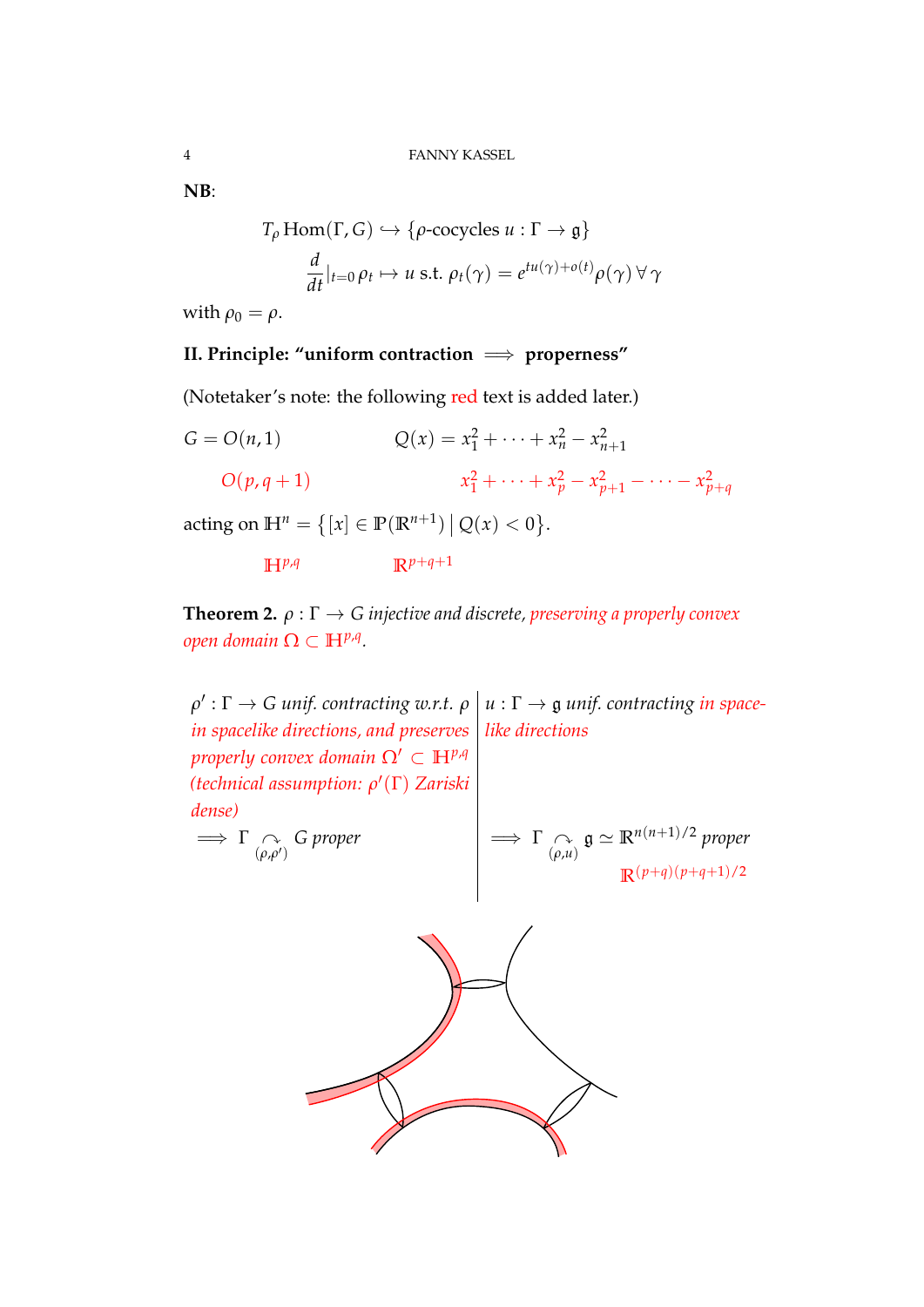**Definition.**  $\rho'$  is *uniformly contracting with respect to*  $\rho$  in spacelike directions if  $\exists f : \mathbb{H}^n \to \mathbb{H}^n \quad \Omega \to \Omega'$ 

 $\bullet$  ( $\rho$ ,  $\rho'$ )-equivariant:

$$
f(\rho(\gamma)z) = \rho'(\gamma) \cdot f(z)
$$

•  $\exists C < 1$  such that  $\forall y, z \in \mathbb{H}^n \Omega$  with  $[y, z]$  spacelike,

$$
d(f(y), f(z)) \leq C d(y, z)
$$

**Definition.** *u* is *uniformly contracting* in spacelike directions if ∃ *X* :  $\mathbb{H}^n \to T\mathbb{H}^n$   $\Omega \to T\Omega$ 

• (*ρ*, *u*)-equivariant:

$$
X(\rho(\gamma) \cdot z) = \rho(\gamma)_* X(z) + u(\gamma)(\rho(\gamma) \cdot z)
$$

- $(\text{where } u(\gamma)(\rho(\gamma) \cdot z) \text{ means } \frac{d}{dt}|_{t=0} e^{tu(\gamma)} \rho(\gamma) \cdot z)$
- $\exists c < 0$  such that  $\forall y, z \in \mathbb{H}^n \Omega$  with  $[y, z]$  spacelike,

$$
\frac{d}{dt}|_{t=0}d(exp_y(tX(y)), exp_z(tX(z))) \leq cd(y, z)
$$
\n
$$
\times (y)
$$
\n
$$
\times (z)
$$
\n
$$
y
$$

 $\sim$  addition of red text to set up of Theorem 2 above begins  $\sim$ 

 $\mathbb{H}^{3,0} = \mathbb{H}^3 \subset \mathbb{P}(\mathbb{R}^4)$ 



 $\mathbb{H}^{2,1} \subset \mathbb{P}(\mathbb{R}^4)$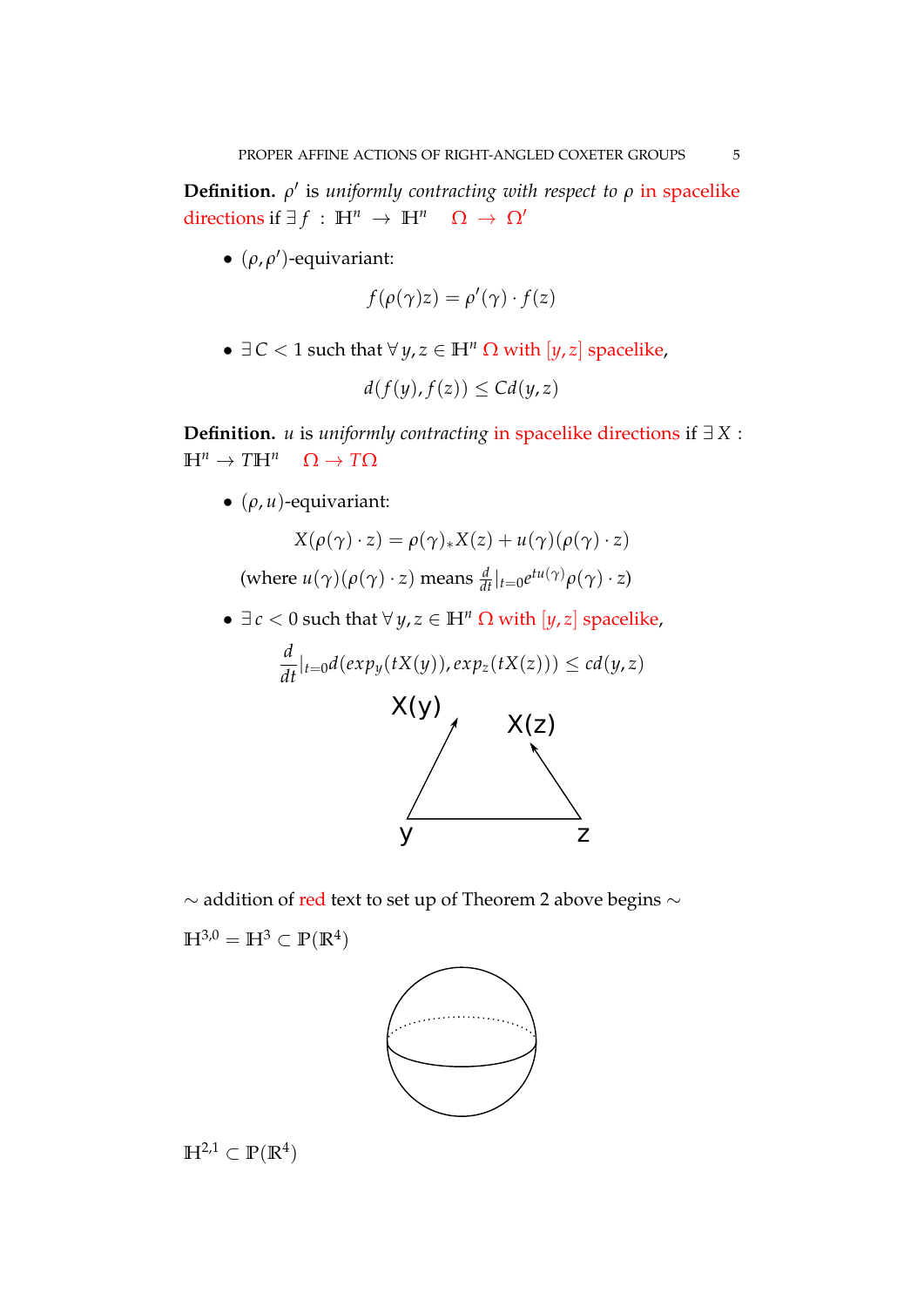

affine chart  $x_4 = 1$ 

Three types of geodesic: spacelike, timelike, lightlike.

**Proof for**  $G = O(n, 1)$ **.**  $\pi$  :  $O(n, 1) \rightarrow \mathbb{H}^n$  $g\mapsto$  unique fixed point of  $g^{-1}\circ f$ 

$$
\pi : \mathfrak{o}(n, 1) \to \mathbb{H}^n
$$
  

$$
v \mapsto \text{unique zero of } X - v
$$

is well-defined, continuous, and equivariant w.r.t.

$$
\Gamma \underset{(\rho,\rho')} {\curvearrowright} O(n,1) \text{ and } \Gamma \underset{\rho}{\curvearrowright} \mathbb{H}^n, \text{ and respectively}
$$
\n
$$
\Gamma \underset{(\rho,\mu)}{\curvearrowright} o(n,1) \text{ and } \Gamma \underset{\rho}{\curvearrowright} \mathbb{H}^n.
$$

Action is proper on target  $\implies$  proper on source.

## **III. Proper actions of RACG**

$$
\Gamma = \langle \gamma_1, \ldots, \gamma_k | (\gamma_i \gamma_j)^{m_{ij}} = 1 \, \forall \, i, j \, \rangle
$$

where  $m_{i,i} = 1$  and  $m_{i,j} \in \{2, \infty\}$  for all  $i \neq j$ .

#### **Classical theory.**

 $\text{Gram matrix } B = (-\cos \frac{\pi}{m_{i,j}})_{1 \leq i,j \leq k}.$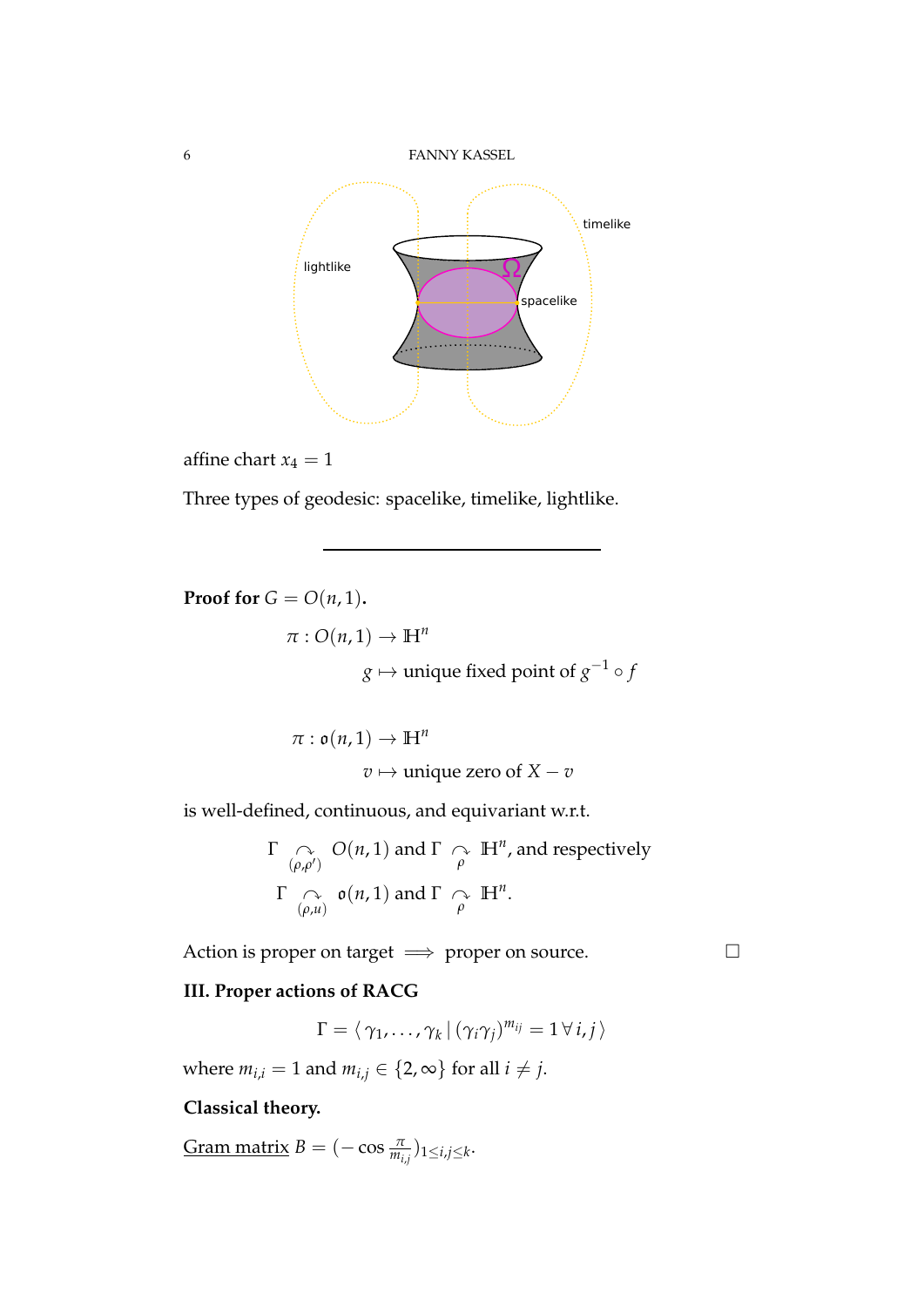$\rightarrow B_t$ : replace  $-1$  by  $-t$  in *B* 

 $\rightsquigarrow \langle \cdot, \cdot \rangle_t$  symmetric bilinear form on  $\mathbb{R}^k$  nondegenerate, of signature  $(p, q + 1)$  for all  $t \gg 1$ 

Canonical representation (Tits):

| $\rho_t : \Gamma \to \text{Aut}(\langle \cdot, \cdot \rangle_t)$ | $\rightarrow$ | $O(p,q+1)$              |
|------------------------------------------------------------------|---------------|-------------------------|
| $\gamma_i \mapsto$ orthog. refl. / $e_i$                         |               | orthog. refl. $/x_i(t)$ |

where  $Aut(\langle \cdot, \cdot \rangle) \subset GL_k(\mathbb{R})$ .

Tits–Vinberg:  $\rho_t$  is injective and discrete and preserves a properly convex domain

$$
\Omega_t = \mathrm{Int}(\rho_t(\Gamma) \cdot P_t) \subset \mathbb{P}(\mathbb{R}^k)
$$

where  $P_t = \{ [x] \in \mathbb{P}(\mathbb{R}^k) \mid \langle x, e_i \rangle_t \leq 0 \,\forall i \}.$ 

**Lemma.**  $\forall t' > t \gg 1$ ,

- *ρ<sup>t</sup> is uniformly contracting w.r.t. ρ<sup>t</sup>* <sup>0</sup> *in spacelike directions,*
- $u_t := -\frac{d}{dt'}|_{t'=t}$  is uniformly contracting in spacelike directions,

*where*  $u_t \in T_{\rho_t}$  Hom( $\Gamma$ ,  $G$ )  $\hookrightarrow$  { $\rho_t$ -cocycles  $\Gamma \to \mathfrak{g}$  }.

Theorem 2  $\implies$  proper actions on *G* and *g*.

**Example 1. e** 
$$
B_t = \begin{pmatrix} 1 & -t \\ -t & 1 & -t \\ -t & 1 & 1 \end{pmatrix}
$$

 $\rightarrow$  eigenvalues 1  $\pm$ √ 2*t*, 1

 $\implies$  signature  $(2,1) \implies$  acts on  $\mathbb{H}^2$ .